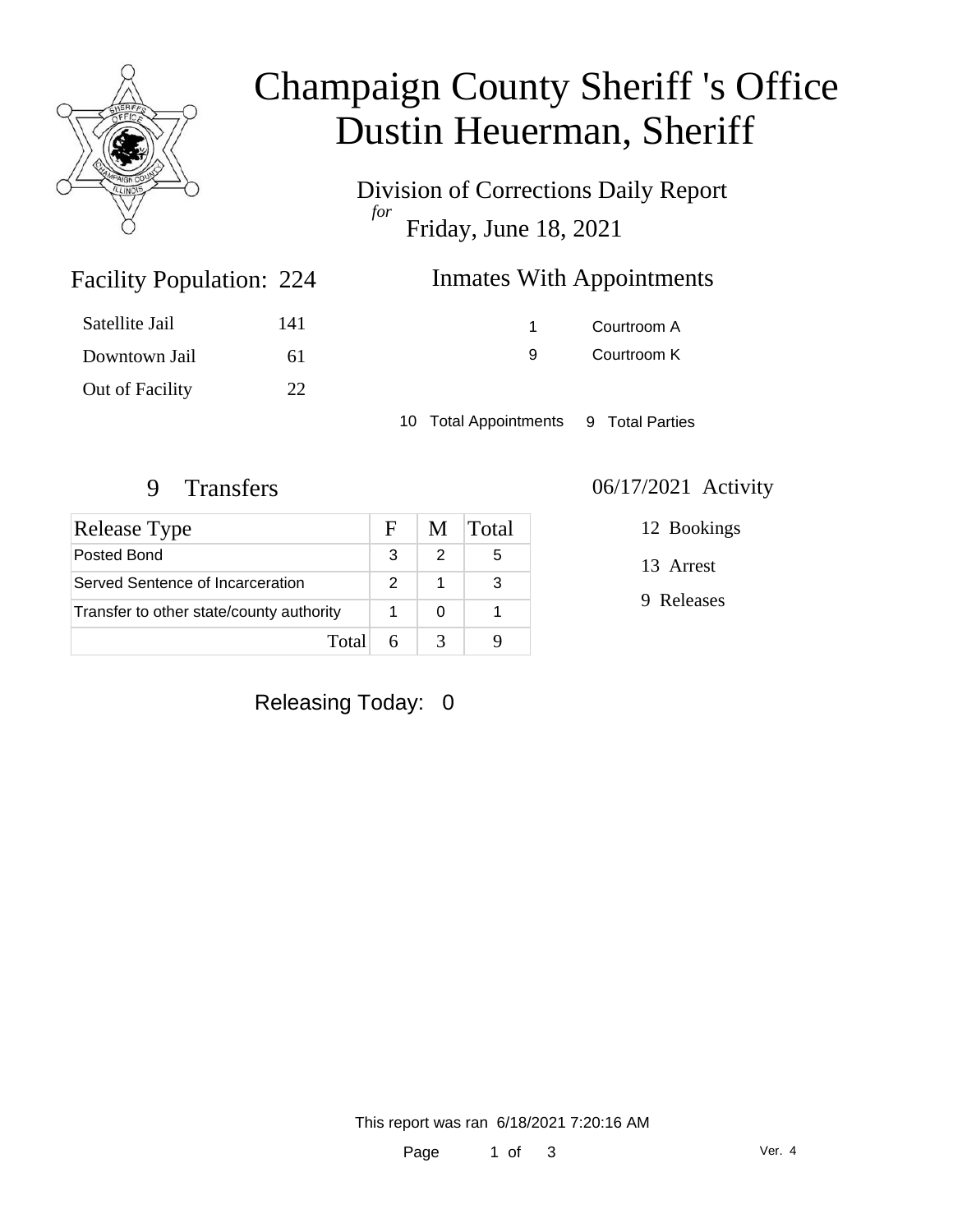

# Champaign County Sheriff 's Office Dustin Heuerman, Sheriff

Division of Corrections Daily Report *for* Friday, June 18, 2021

#### Custody Status Count

- Electronic Home Dentention 21
	- Felony Arraignment 6
		- Felony Other 1
	- Felony Pre-Sentence 6
		- Felony Pre-Trial 129
	- Felony Sentenced CCSO 3
	- Felony Sentenced IDOC 31
	- Felony Sentenced Other 1
		- Hold Other 2
	- Hold Sentenced CCCC 1
	- Misdemeanor Arraignment 3
		- Misdemeanor Pre-Trial 8
			- Petition to Revoke 2
			- Remanded to DHS 7
			- Traffic Arraignment 1
		- Traffic Sentenced CCSO 2
			- Total 224

This report was ran 6/18/2021 7:20:16 AM